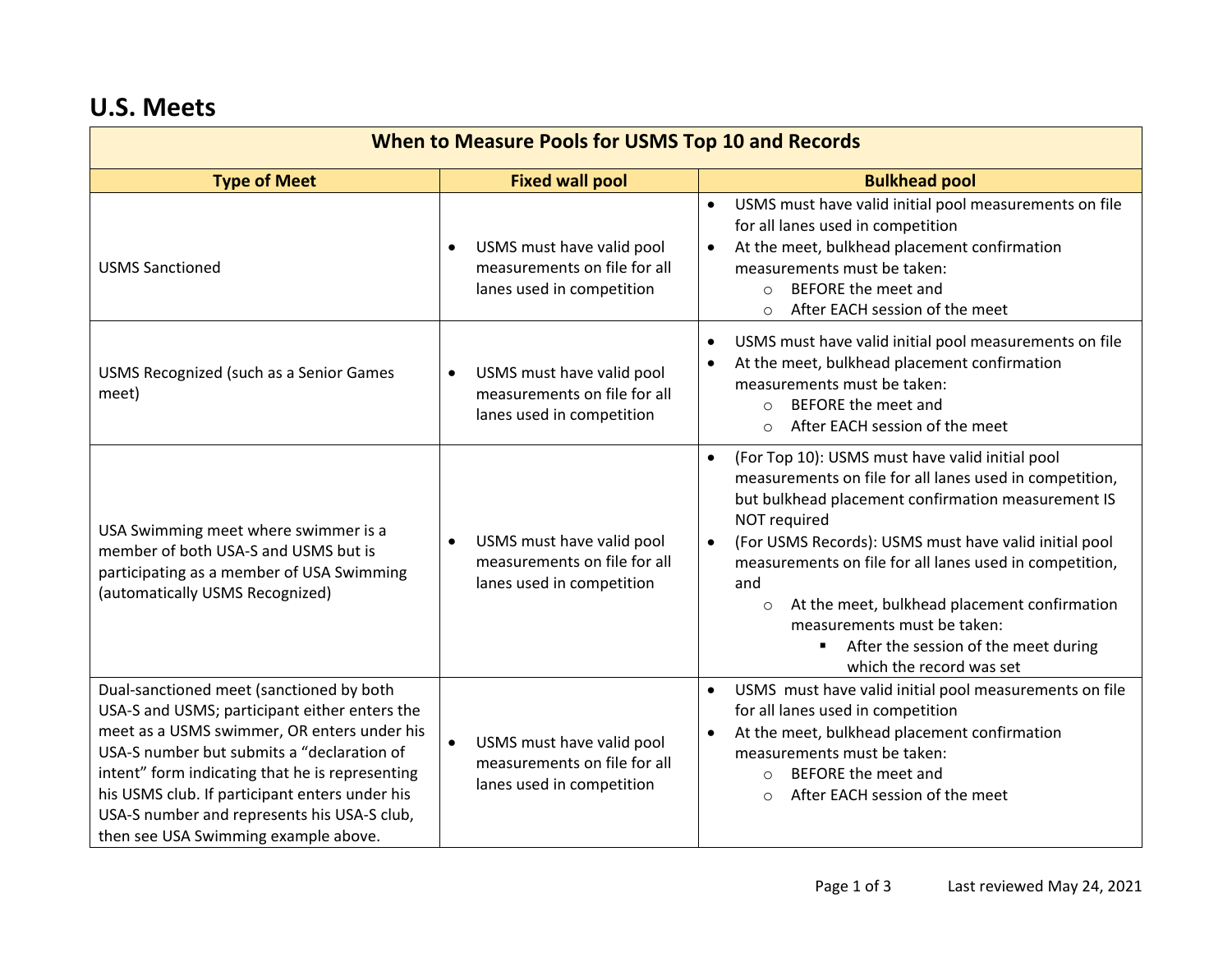## **U.S. Meets**

| <b>When to Measure Pools for Masters World Records</b>                                                                                                                                                                                                                                                                                                                             |                                                                                                     |                                                                                                                                                             |  |  |
|------------------------------------------------------------------------------------------------------------------------------------------------------------------------------------------------------------------------------------------------------------------------------------------------------------------------------------------------------------------------------------|-----------------------------------------------------------------------------------------------------|-------------------------------------------------------------------------------------------------------------------------------------------------------------|--|--|
| <b>Type of Meet</b>                                                                                                                                                                                                                                                                                                                                                                | <b>Fixed wall pool</b>                                                                              | <b>Bulkhead pool</b>                                                                                                                                        |  |  |
| <b>USMS Sanctioned</b>                                                                                                                                                                                                                                                                                                                                                             | USMS must have valid pool<br>$\bullet$<br>measurements on file for all<br>lanes used in competition | USMS must have valid initial pool measurements on file<br>$\bullet$<br>for all lanes used in competition<br>Bulkhead confirmation not required<br>$\bullet$ |  |  |
| USMS Recognized (such as a Senior Games<br>meet)                                                                                                                                                                                                                                                                                                                                   | N/A (world records cannot be<br>set at a Recognized meet)                                           | N/A (world records cannot be set at a Recognized meet)<br>$\bullet$                                                                                         |  |  |
| USA Swimming meet where swimmer is a<br>member of both USA-S and USMS but is<br>participating as a member of USA Swimming<br>(automatically USMS Recognized)                                                                                                                                                                                                                       | N/A (world records cannot be<br>set at a Recognized meet)                                           | N/A (world records cannot be set at a Recognized meet)<br>$\bullet$                                                                                         |  |  |
| Dual-sanctioned meet (sanctioned by both<br>USA-S and USMS; participant either enters the<br>meet as a USMS swimmer, OR enters under his<br>USA-S number but submits a "declaration of<br>intent" form indicating that he is representing<br>his USMS club. If participant enters under his<br>USA-S number and represents his USA-S club,<br>then see USA Swimming example above. | USMS must have valid pool<br>measurements on file for all<br>lanes used in competition              | USMS must have valid initial pool measurements on file<br>$\bullet$<br>Bulkhead confirmation not required<br>$\bullet$                                      |  |  |